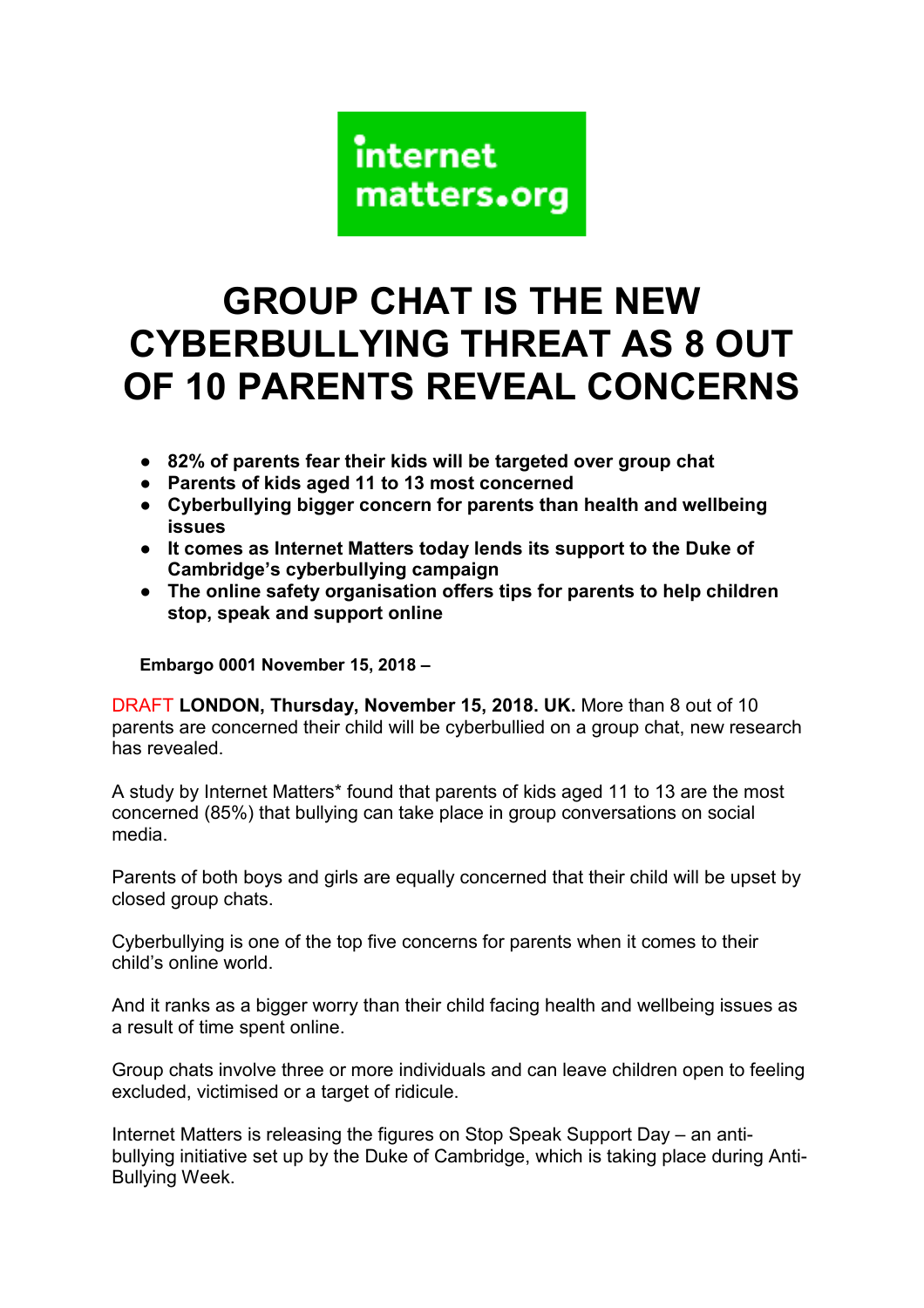The three-point code of conduct, which was created by the Royal Foundation's Taskforce on the Prevention of Cyberbullying, of which Internet Matters is a member - is aimed at teaching bystanders in bullying situations how to behave.

Today Internet Matters is offering a new parent guide to Stop Speak Support and how to encourage their child to help their peers online.

**Internet Matters ambassador and psychologist Dr Linda Papadopoulos** said: "Group chat can often be a source of upset for kids – from one child posting a picture that makes someone feel excluded to another not being included in a group at all.

"But group chats also have the power to stop kids feeling isolated as it can give them an opportunity to stamp out poor conduct and stand up for one another.

"Kids act more emotionally and impulsively than adults so advise them to stop – stand back and gain a better perspective on the situation, invite them to speak to their friends about how a situation has made them feel and finally encourage them to seek support – whether that be offering help to a friend who has been victimised or turning to you when they've been hurt.

"Having regular conversations with your child about their online world is the best way to encourage them to come to you when there's a problem such as cyberbullying"

The Internet Matters study of 2,022 parents revealed that nearly 7 out of 10 parents (66%) are concerned about cyberbullying (of those concerned parents, 82% worry about online groups).

This compared with 58% who are concerned about their child facing health and wellbeing issues.

A total of 62% parents also fear that their child won't open up about issues their child faces online.

**CEO of Internet Matters Carolyn Bunting** said: "Stop, Speak, Support speaks directly to the bystander to encourage them not to ignore cyberbullying.

"Online groups are one of the most common ways children communicate with each other - whether that be a group that includes their whole class or a few select friends.

"Crucially, group chats are not public, which makes it challenging to parents to know what's going on.

"If all UK parents encourage positive peer to peer action to tackle cyberbullying they can have peace of mind that their child will be supported across their online world including group chats."

Internet Matters offers a parent guide to Stop Speak Support, which can be found [here.](https://www.internetmatters.org/issues-old/cyberbullying2/stop-speak-support-parent-advice/)